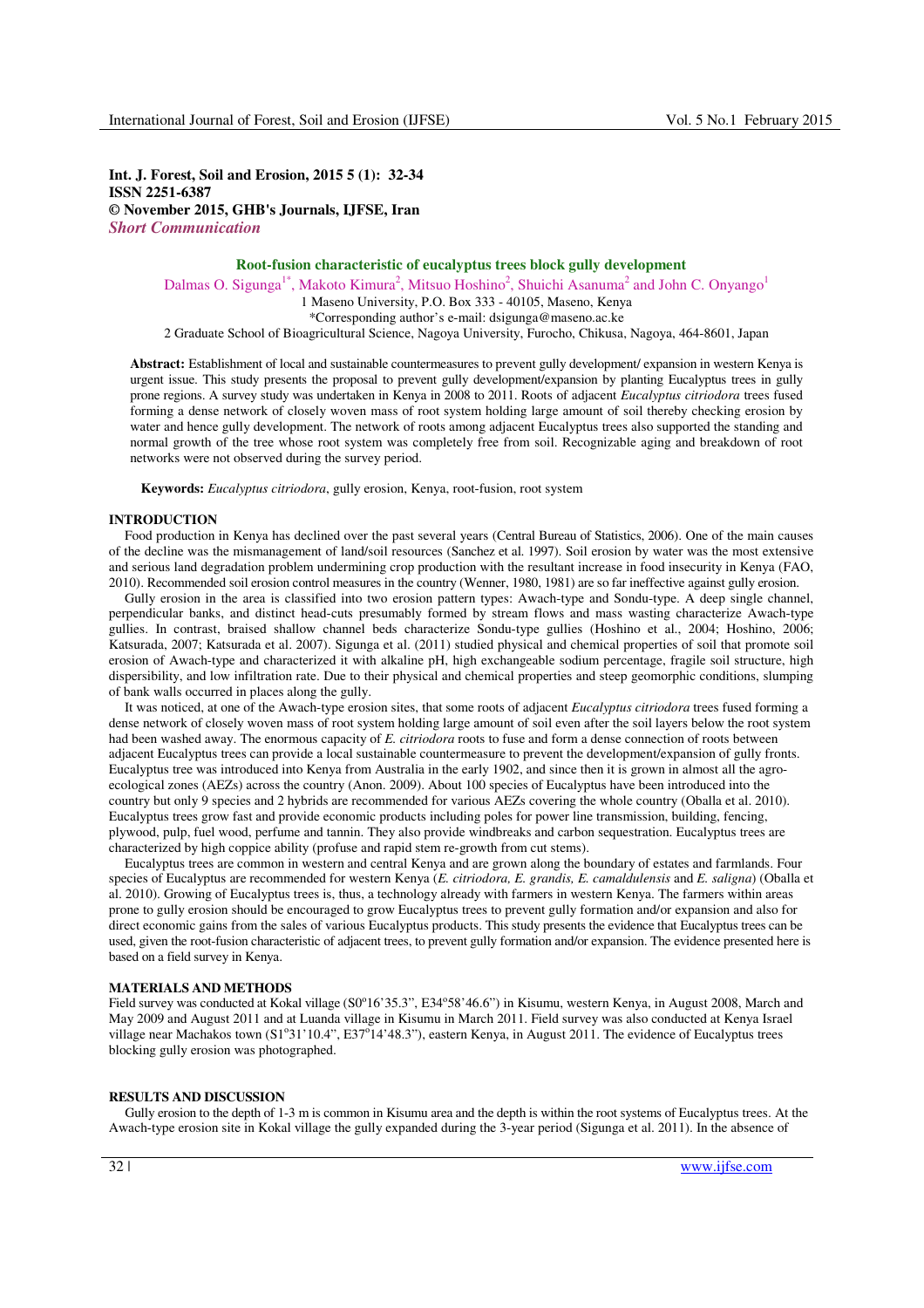Eucalyptus trees the gully expanded by slumping of banks (Figure 1a and b). In contrast, the site where Eucalyptus trees (*E. citriodora*) grew along the bank of the stream did not result in gully expansion during the 3-year period. The root system of Eucalyptus trees held large soil mass, prevented the slumping of bank wall by water erosion, and blocked further development of the gully (Figure 1c, d and e).



Figure 1. Field survey of Eucalyptus root system and its performance in blocking gully erosion development at Kokal village in Kisumu, western Kenya. Slumping of gully walls occur in the absence of Eucalyptus roots (a, b, c). Eucalyptus root system hold large soil mass preventing slumping of gully walls (c, d, e). Eucalyptus roots fused forming intimate mass of root system (f, g). Neighboring Eucalyptus supported adjacent tree whose roots were freed of soil by water erosion (h).

Figure 2. Field survey of Eucalyptus root-fusion in Kenya. Eucalyptus root-fusion phenomenon was also observed at Luanda village in Kisumu, western Kenya (a, b, c) and at Kenya Israel village in Machakos, eastern Kenya (d, e, f, g, h). Eucalyptus root-fusion takes different forms (g, h).

The blocking of gully erosion was not by the root system of an individual Eucalyptus tree but by the root system networks between adjacent Eucalyptus trees. Their roots were connected intimately to each other by root fusions (Figure 1f and g). The network of roots among adjacent Eucalyptus trees by root fusion also supported the standing of the tree whose root system was completely free from soil. Besides, fused-root system seemed to supply the nutrients and water from the neighbors to the Eucalyptus tree whose root system was completely free from soil by soil erosion and which kept green as neighbors (Figure 1h). Recognizable aging and breakdown of root networks between adjacent trees were not observed during the survey period.

The root fusion was common occurrence for Eucalyptus trees and it was observed at Luanda village in Kisumu (Figure 2a, b and c). Any soil erosion was not observed at the site where the trees were grown along the border of upland fields (Figure 2d, e and f). Root fusion of Eucalyptus trees was also found at Kenya Israel village near Machakos town, eastern Kenya (Figure 2g and h). Gully erosion at the site reached to 3-m depth and dense root network of Eucalyptus trees completely blocked further gully expansion. Eucalyptus trees were nearly 20 m tall (Figure 2e) and root systems and root networks were denser than those observed in Kisumu (Figure 2f and g). Some roots were platy in appearance and held the soil completely inside the platy mass of roots (Figure 2h).